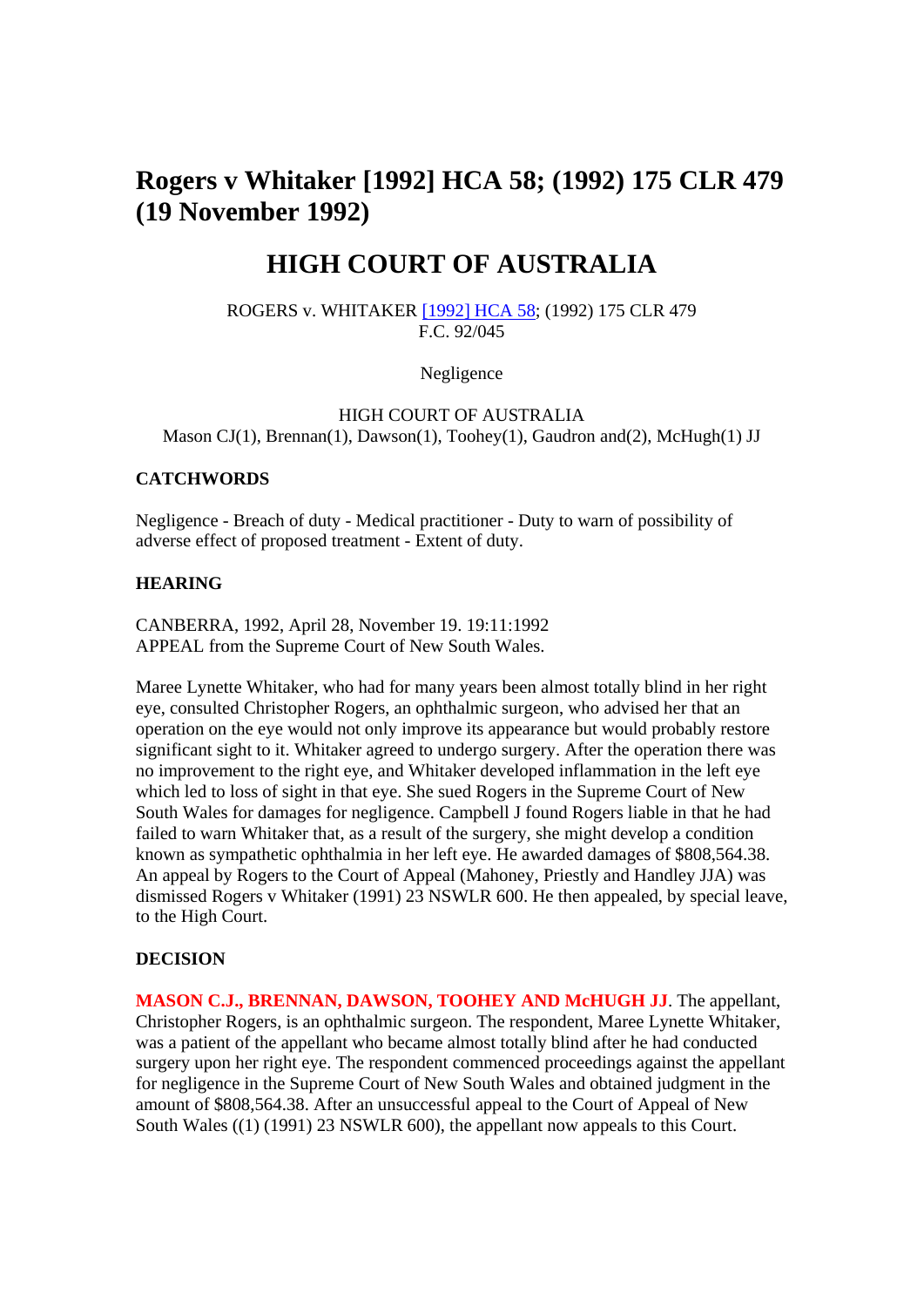2. There is no question that the appellant conducted the operation with the required skill and care. The basis upon which the trial judge, Campbell J., found the appellant liable was that he had failed to warn the respondent that, as a result of surgery on her right eye, she might develop a condition known as sympathetic ophthalmia in her left eye. The development of this condition after the operation and the consequent loss of sight in her left eye were particularly devastating for the respondent as she had been almost totally blind in her right eye since a penetrating injury to it at the age of nine. Despite this early misfortune, she had continued to lead a substantially normal life: completing her schooling, entering the workforce, marrying and raising a family. In 1983, nearly forty years after the initial injury to her right eye and in preparation for a return to the paid workforce after a three year period during which she had looked after her injured son, the respondent decided to have an eye examination. Her general practitioner referred her to Dr Cohen, an ophthalmic surgeon, who prescribed reading glasses and referred her to the appellant for possible surgery on her right eye.

3. The respondent did not follow up the referral until 22 May 1984 when she was examined by the appellant for the first time. The appellant advised her that an operation on the right eye would not only improve its appearance, by removing scar tissue, but would probably restore significant sight to that eye. At a second consultation approximately three weeks later, the respondent agreed to submit to surgery. The surgical procedure was carried out on 1 August 1984. After the operation, it appeared that there had been no improvement in the right eye but, more importantly, the respondent developed inflammation in the left eye as an element of sympathetic ophthalmia. Evidence at the trial was that this condition occurred once in approximately 14,000 such procedures, although there was also evidence that the chance of occurrence was slightly greater when, as here, there had been an earlier penetrating injury to the eye operated upon. The condition does not always lead to loss of vision but, in this case, the respondent ultimately lost all sight in the left eye. As the sight in her right eye had not been restored in any degree by the surgery, the respondent was thus almost totally blind.

4. In the proceedings commenced by the respondent, numerous heads of negligence were alleged. Campbell J. rejected all save the allegation that the appellant's failure to warn of the risk of sympathetic ophthalmia was negligent and resulted in the respondent's condition. While his Honour was not satisfied that proper medical practice required that the appellant warn the respondent of the risk of sympathetic ophthalmia if she expressed no desire for information, he concluded that a warning was necessary in the light of her desire for such relevant information. The Court of Appeal (Mahoney, Priestley and Handley JJ.A.) dismissed all grounds of the appellant's appeal from the judgment of \$808,564.38 on both liability and damages; the Court also dismissed a cross-appeal by the respondent on the question of general damages. The respondent does not pursue the latter issue in this Court but the appellant has appealed on the questions of breach of duty and causation.

#### Breach of duty

5. Neither before the Court of Appeal nor before this Court was there any dispute as to the existence of a duty of care on the part of the appellant to the respondent. The law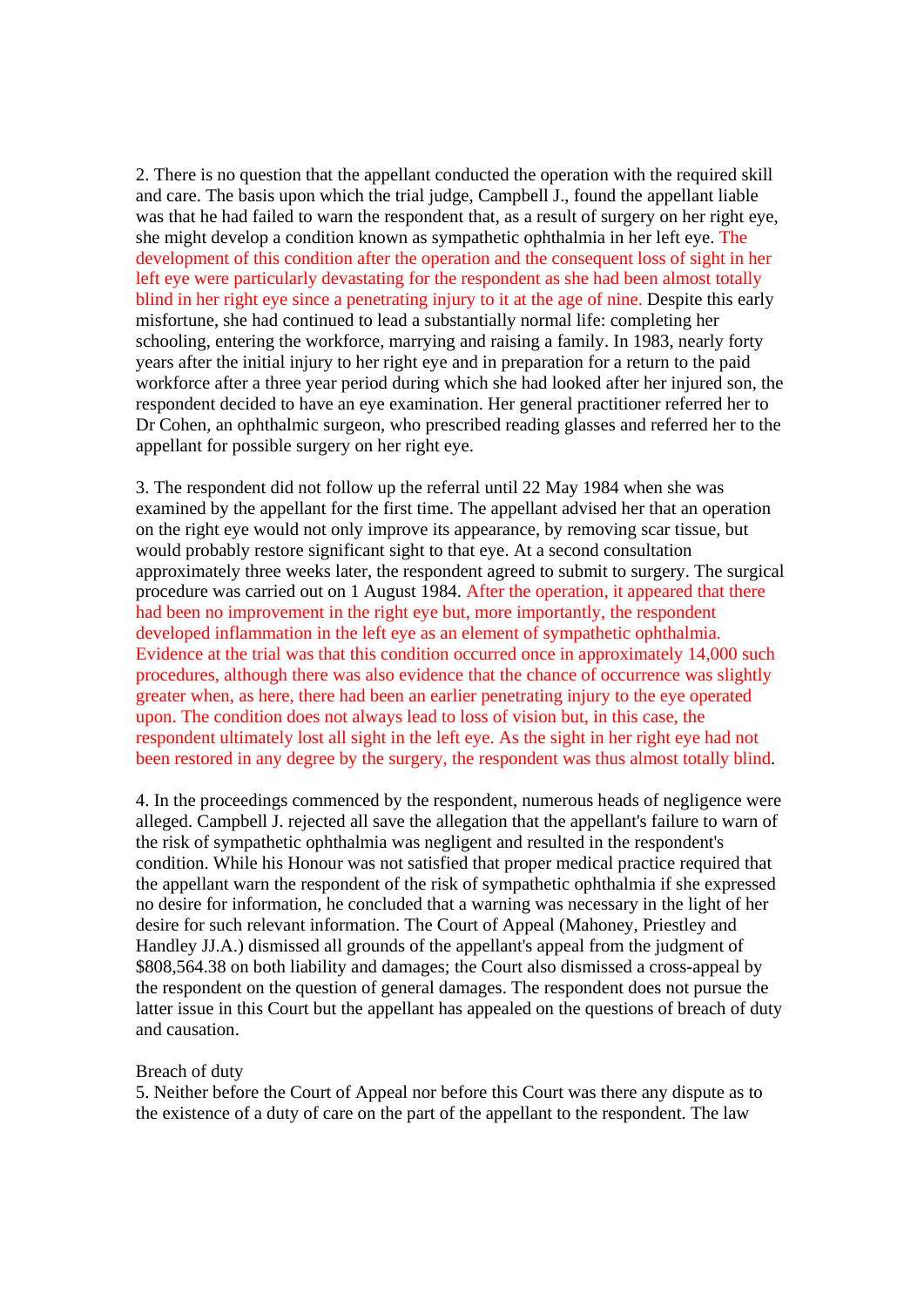imposes on a medical practitioner a duty to exercise reasonable care and skill in the provision of professional advice and treatment. That duty is a "single comprehensive duty covering all the ways in which a doctor is called upon to exercise his skill and judgment" ((2) Sidaway v. Governors of Bethlem Royal Hospital [1985] UKHL 1; (1985) AC 871, per Lord Diplock at p 893); it extends to the examination, diagnosis and treatment of the patient and the provision of information in an appropriate case ((3) Gover v. South Australia (1985) 39 SASR 543, at p 551.). It is of course necessary to give content to the duty in the given case.

6. The standard of reasonable care and skill required is that of the ordinary skilled person exercising and professing to have that special skill ((4) Bolam v. Friern Hospital Management Committee (1957) 1 WLR 582, at p 586; see also Whitehouse v. Jordan [1980] UKHL 12; (1981) 1 WLR 246, per Lord Edmund-Davies at p 258 and Maynard v. West Midlands R.H.A (1984) 1 WLR 634, per Lord Scarman at p 638), in this case the skill of an ophthalmic surgeon specializing in corneal and anterior segment surgery. As we have stated, the failure of the appellant to observe this standard, which the respondent successfully alleged before the primary judge, consisted of the appellant's failure to acquaint the respondent with the danger of sympathetic ophthalmia as a possible result of the surgical procedure to be carried out. The appellant's evidence was that "sympathetic ophthalmia was not something that came to my mind to mention to her".

7. The principal issue in this case relates to the scope and content of the appellant's duty of care: did the appellant's failure to advise and warn the respondent of the risks inherent in the operation constitute a breach of this duty? The appellant argues that this issue should be resolved by application of the so-called **Bolam principle**, derived from the direction given by McNair J. to the jury in the case of Bolam v. Friern Hospital Management Committee ((5) (1957) 1 WLR 582). In Sidaway v. Governors of Bethlem Royal Hospital, Lord Scarman stated the **Bolam principle** in these terms ((6) (1985) AC, at p 881):

"The Bolam principle may be formulated as a rule that a doctor is not negligent if he acts in accordance with a practice accepted at the time as proper by a responsible body of medical opinion even though other doctors adopt a different practice. In short, the law imposes the duty of care: but the standard of care is a matter of medical judgment."

practitioners that, in the circumstances of the present case, they would not have warned the respondent of the danger of sympathetic ophthalmia; there was also, however, evidence from similarly reputable medical practitioners that they would have given such a warning. The respondent, for her part, argues that the Bolam principle should not be applied if it entails courts deferring to the medical experts in medical negligence cases and that, in any event, the primary judge was correct in the circumstances of this case in not deferring to the views of those medical practitioners who gave evidence that they would not have warned the respondent.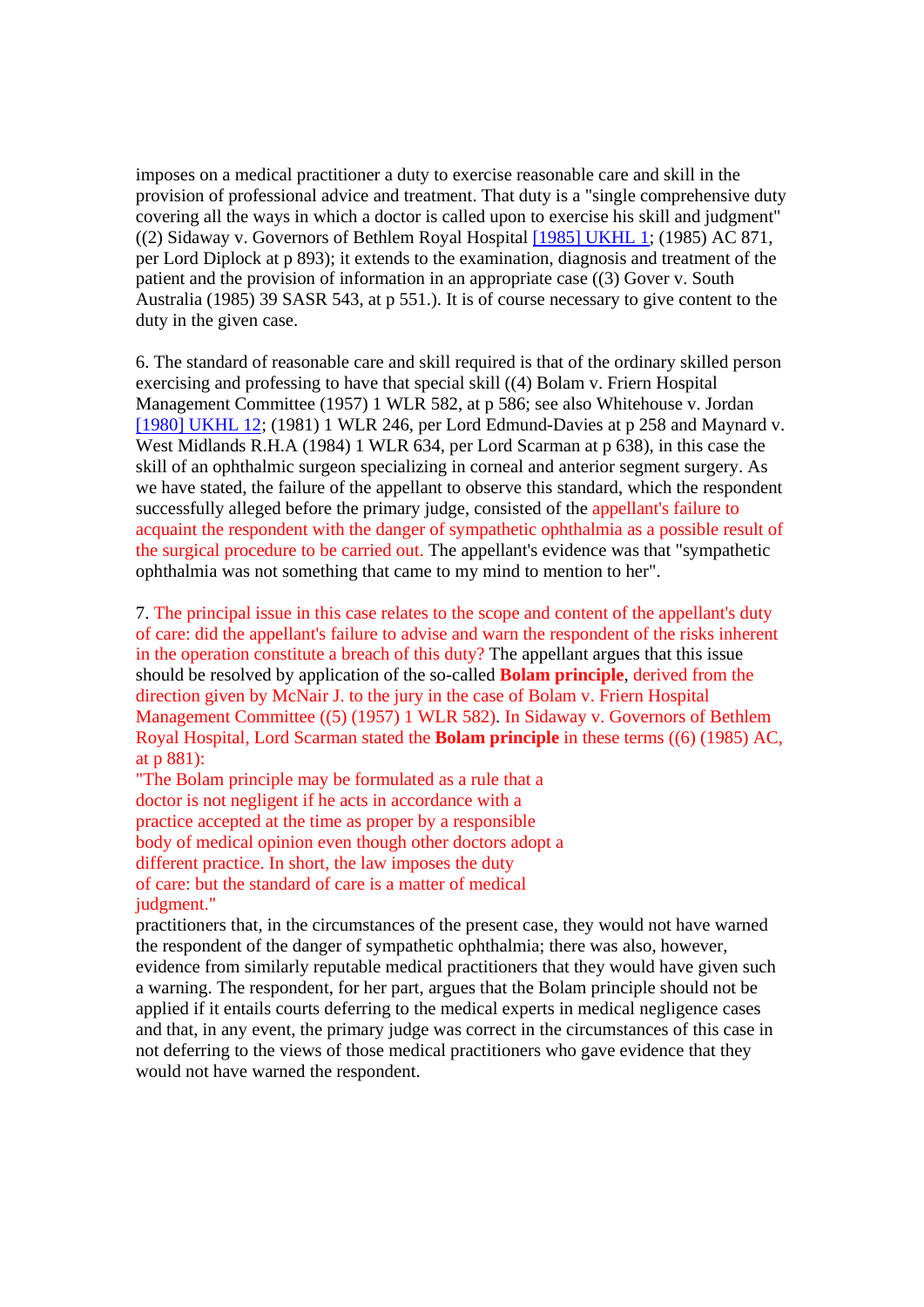8. The Bolam principle has invariably been applied in English courts ((7) Whitehouse v. Jordan; Maynard v. West Midlands R.H.A; Hills v. Potter (1984) 1 WLR 641; Sidaway; Blyth v. Bloomsbury Health Authority, unreported, Court of Appeal, 5 February 1987; Gold v. Haringey Health Authority (1987) 3 WLR 649.). In decisions outside the field of medical negligence, there are also statements consistent with an application of the Bolam principle ((8) Mutual Life Ltd. v. Evatt (1971) AC 793, at p 804; Saif Ali v. Sydney Mitchell and Co. (1980) AC 198, at pp 218, 220.). At its basis lies the recognition that, in matters involving medical expertise, there is ample scope for genuine difference of opinion and that a practitioner is not negligent merely because his or her conclusion or procedure differs from that of other practitioners ((9) See Hunter v. Hanley (1955) SLT 213, per Lord President Clyde at p 217); a finding of negligence requires a finding that the defendant failed to exercise the ordinary skill of a doctor practising in the relevant field. Thus, in Whitehouse v. Jordan ((10) [1980] UKHL 12; (1981) 1 WLR 246), judgment entered for the plaintiff was set aside because, in the face of expert evidence that the defendant's efforts in delivering the plaintiff were competent, there was insufficient evidence upon which the trial judge could hold that there was negligence. Similarly, in Maynard v. West Midlands R.H.A ((11) (1984) 1 WLR 634), judgment entered for the plaintiff was set aside on the ground that it was not sufficient to establish negligence on the part of the defendant to show that there was a body of competent professional opinion that considered the decision to perform a particular operation was wrong when there was also a body of equally competent professional opinion which supported that decision as reasonable.

9. In Sidaway, the House of Lords considered whether the Bolam principle should be applied in cases of alleged negligence in providing information and advice relevant to medical treatment. The plaintiff underwent an operation on her spine designed to relieve her recurrent neck, shoulder and arm pain. The operation carried an inherent, material risk, assessed at between 1 and 2 per cent, of damage to the spinal column and nerve roots. The risk eventuated and the plaintiff was severely disabled. She sued in negligence, alleging that the surgeon had failed to disclose or explain to her the risks involved in the operation. As the speeches in the House of Lords make clear, the action was destined to fail because there was no reliable evidence in support of the plaintiff's central pleading that the surgeon had given no advice or warning. Nevertheless, the majority of the Court (Lord Scarman dissenting) held that the question whether an omission to warn a patient of inherent risks of proposed treatment constituted a breach of a doctor's duty of care was to be determined by applying the Bolam principle. However, the members of the majority took different views of the Bolam principle. Lord Diplock gave the principle a wide application; he concluded that, as a decision as to which risks the plaintiff should be warned of was as much an exercise of professional skill and judgment as any other part of the doctor's comprehensive duty of care to the individual patient, expert evidence on this matter should be treated in just the same way as expert evidence on appropriate medical treatment ((12) (1985) AC, at p 895). Lord Bridge of Harwich (with whom Lord Keith of Kinkel agreed) accepted that the issue was "to be decided primarily on the basis of expert medical evidence, applying the Bolam test" ((13) ibid., at p 900) but concluded that, irrespective of the existence of a responsible body of medical opinion which approved of non-disclosure in a particular case, a trial judge might in certain circumstances come to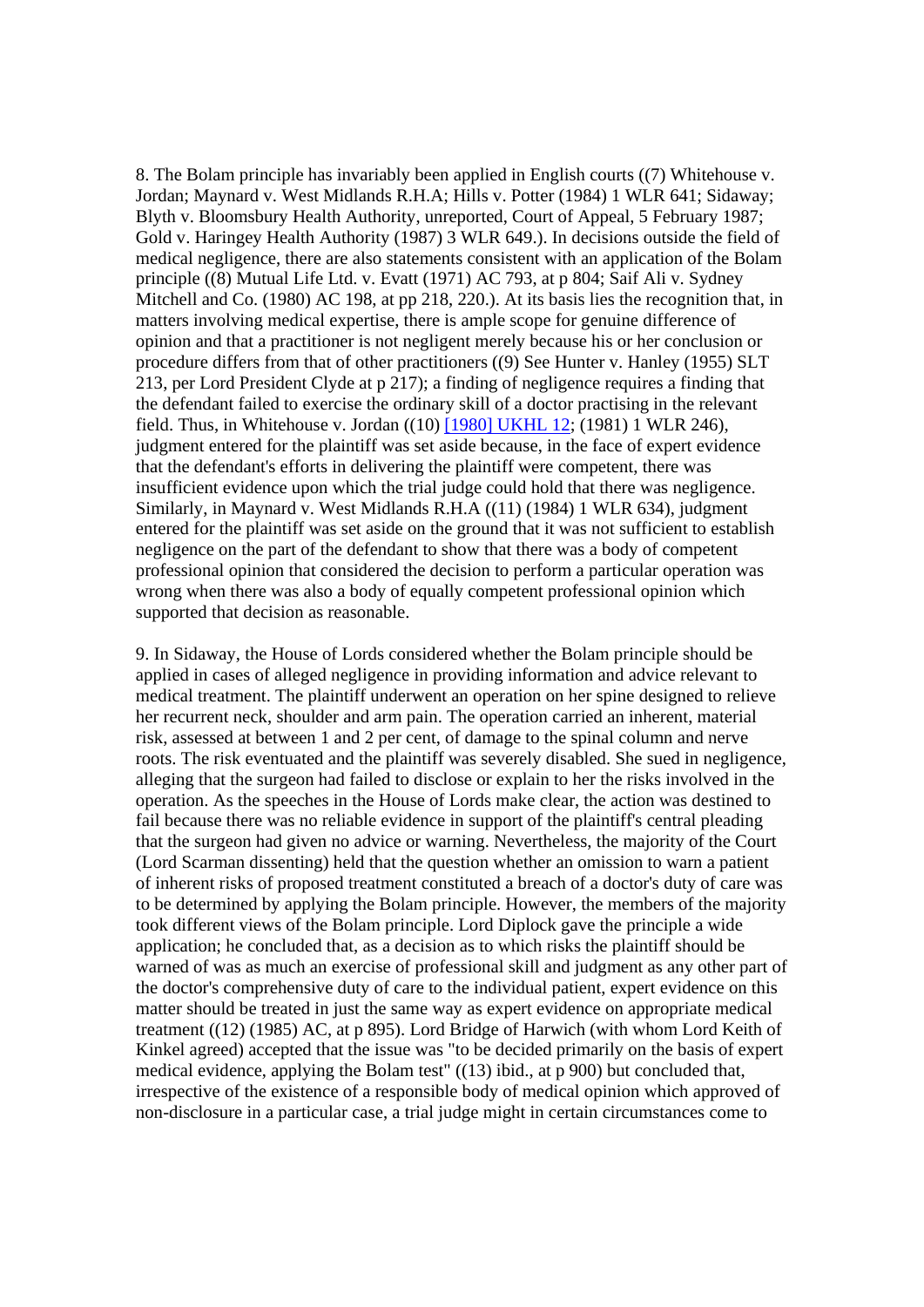the conclusion that disclosure of a particular risk was so obviously necessary to an informed choice on the part of the patient that no reasonably prudent medical practitioner would fail to make it. Lord Templeman appeared even less inclined to allow medical opinion to determine this issue. He stated ((14) ibid., at p 903):

"(T)he court must decide whether the information afforded to

the patient was sufficient to alert the patient to the

possibility of serious harm of the kind in fact suffered".

However, at the same time, his Lordship gave quite substantial scope to a doctor to decide that providing all available information to a patient would be inconsistent with the doctor's obligation to have regard to the patient's best interests ((15) ibid., at p 904). This is the doctor's so-called therapeutic privilege, an opportunity afforded to the doctor to prove that he or she reasonably believed that disclosure of a risk would prove damaging to a patient ((16) See Canterbury v. Spence (1972) 464 F 2d 772, at p 789; Sidaway (1985) AC, per Lord Scarman at p 889. See also Battersby v. Tottman (1985) 37 SASR 524, at pp 527-528, 534-535.).

10. In dissent, Lord Scarman refused to apply the Bolam principle to cases involving the provision of advice or information. His Lordship stated ((17) (1985) AC, at p 876.):

"In my view the question whether or not the omission to warn constitutes a breach of the doctor's duty of care towards his patient is to be determined not exclusively by reference to the current state of responsible and competent professional opinion and practice at the time, though both are, of course, relevant considerations, but by the court's view as to whether the doctor in advising his patient gave the consideration which the law requires him to give to the right of the patient to make up her own mind in the light of the relevant information whether or not she will accept the treatment which he proposes."

His Lordship referred to American authorities, such as the decision of the United States Court of Appeals, District of Columbia Circuit, in Canterbury v. Spence ((18) (1972) 464 F 2d 772), and to the decision of the Supreme Court of Canada in Reibl v. Hughes ((19) (1980) 114 DLR (3d) 1), which held that the "duty to warn" arises from the patient's right to know of material risks, a right which in turn arises from the patient's right to decide for himself or herself whether or not to submit to the medical treatment proposed.

11. One consequence of the application of the Bolam principle to cases involving the provision of advice or information is that, even if a patient asks a direct question about the possible risks or complications, the making of that inquiry would logically be of little or no significance; medical opinion determines whether the risk should or should not be disclosed and the express desire of a particular patient for information or advice does not alter that opinion or the legal significance of that opinion. The fact that the various majority opinions in Sidaway ((20) (1985) AC, at pp 895, 898, 902-903), for example, suggest that, over and above the opinion of a respectable body of medical practitioners,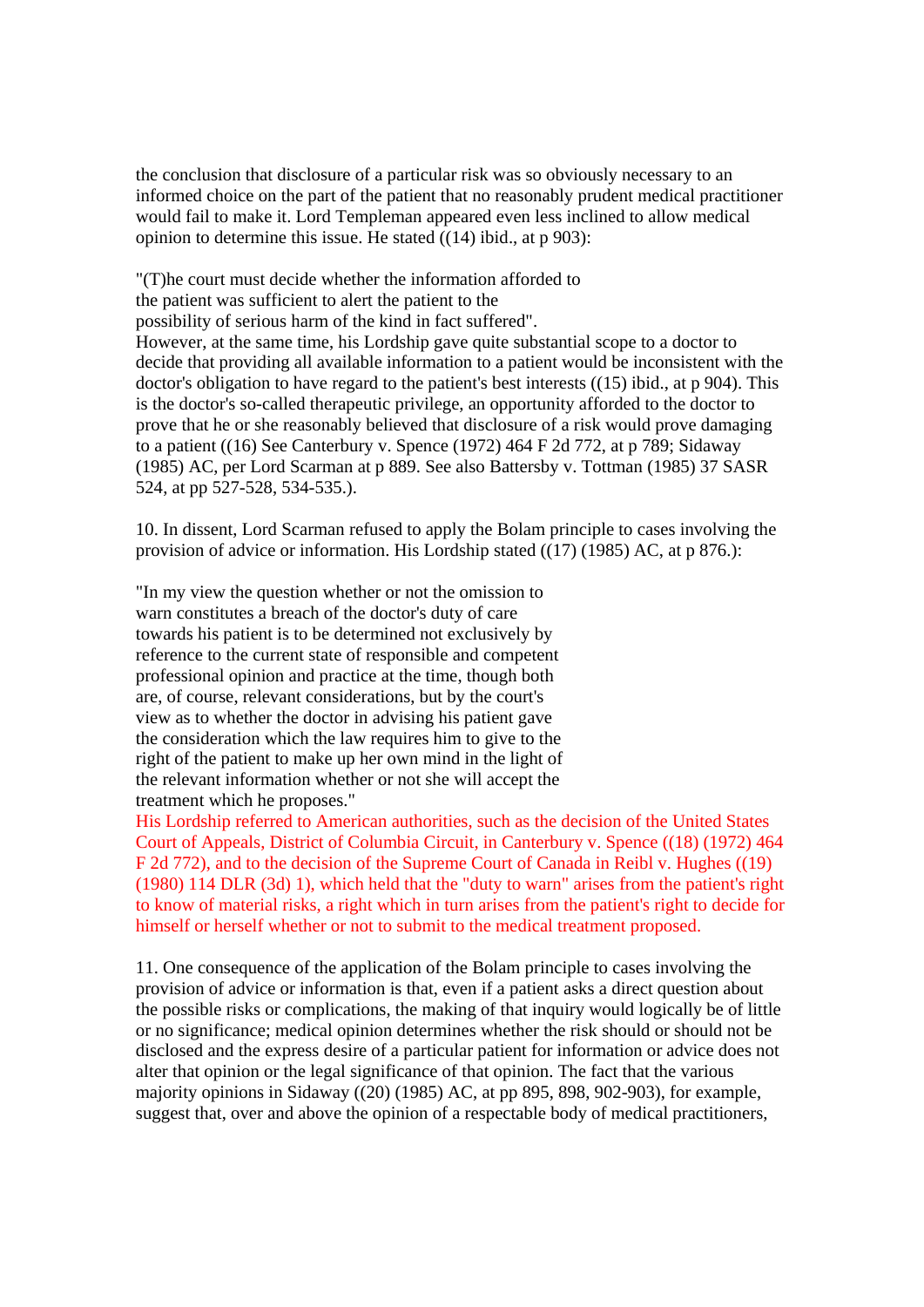the questions of a patient should truthfully be answered (subject to the therapeutic privilege) indicates a shortcoming in the Bolam approach. The existence of the shortcoming suggests that an acceptable approach in point of principle should recognize and attach significance to the relevance of a patient's questions. Even if a court were satisfied that a reasonable person in the patient's position would be unlikely to attach significance to a particular risk, the fact that the patient asked questions revealing concern about the risk would make the doctor aware that this patient did in fact attach significance to the risk. Subject to the therapeutic privilege, the question would therefore require a truthful answer.

12. In Australia, it has been accepted that the standard of care to be observed by a person with some special skill or competence is that of the ordinary skilled person exercising and professing to have that special skill ((21) Cook v. Cook [1986] HCA 73; (1986) 162 CLR 376, at pp 383-384; Papatonakis v. Australian Telecommunications Commission [1985] HCA 3; (1985) 156 CLR 7, at p 36; Weber v. Land Agents Board (1986) 40 SASR 312, at p 316; Lewis v. Tressider Andrews Associates Pty. Ltd. (1987) 2 Qd R 533, at p 542.). But, that standard is not determined solely or even primarily by reference to the practice followed or supported by a responsible body of opinion in the relevant profession or trade  $((22)$  See, for example, Florida Hotels Pty. Ltd. v. Mayo  $[1965]$  HCA 26; (1965) 113 CLR 588, at pp 593, 601). Even in the sphere of diagnosis and treatment, the heartland of the skilled medical practitioner, the Bolam principle has not always been applied ((23) See Albrighton v. Royal Prince Alfred Hospital (1980) 2 NSWLR 542, at pp 562-563 (case of medical treatment). See also E v. Australian Red Cross (1991) 99 ALR 601, at p 650). Further, and more importantly, particularly in the field of non-disclosure of risk and the provision of advice and information, the Bolam principle has been discarded and, instead, the courts have adopted ((24) Albrighton v. Royal Prince Alfred Hospital (1980) 2 NSWLR, at pp 562-563; F v. R. (1983) 33 SASR 189, at pp 196, 200, 202, 205; Battersby v. Tottman (1985) 37 SASR, at pp 527, 534, 539-540; E v. Australian Red Cross (1991) 99 ALR, at pp 648-650) the principle that, while evidence of acceptable medical practice is a useful guide for the courts, it is for the courts to adjudicate on what is the appropriate standard of care after giving weight to "the paramount consideration that a person is entitled to make his own decisions about his life"  $((25)$  F v. R. (1983) 33 SASR, at p 193).

13. In F v. R. ((26) (1983) 33 SASR 189), which was decided by the Full Court of the Supreme Court of South Australia two years before Sidaway in the House of Lords, a woman who had become pregnant after an unsuccessful tubal ligation brought an action in negligence alleging failure by the medical practitioner to warn her of the failure rate of the procedure. The failure rate was assessed at less than 1 per cent for that particular form of sterilization. The Court refused to apply the Bolam principle. King C.J. said ((27) ibid., at p 194):

"The ultimate question, however, is not whether the defendant's conduct accords with the practices of his profession or some part of it, but whether it conforms to the standard of reasonable care demanded by the law. That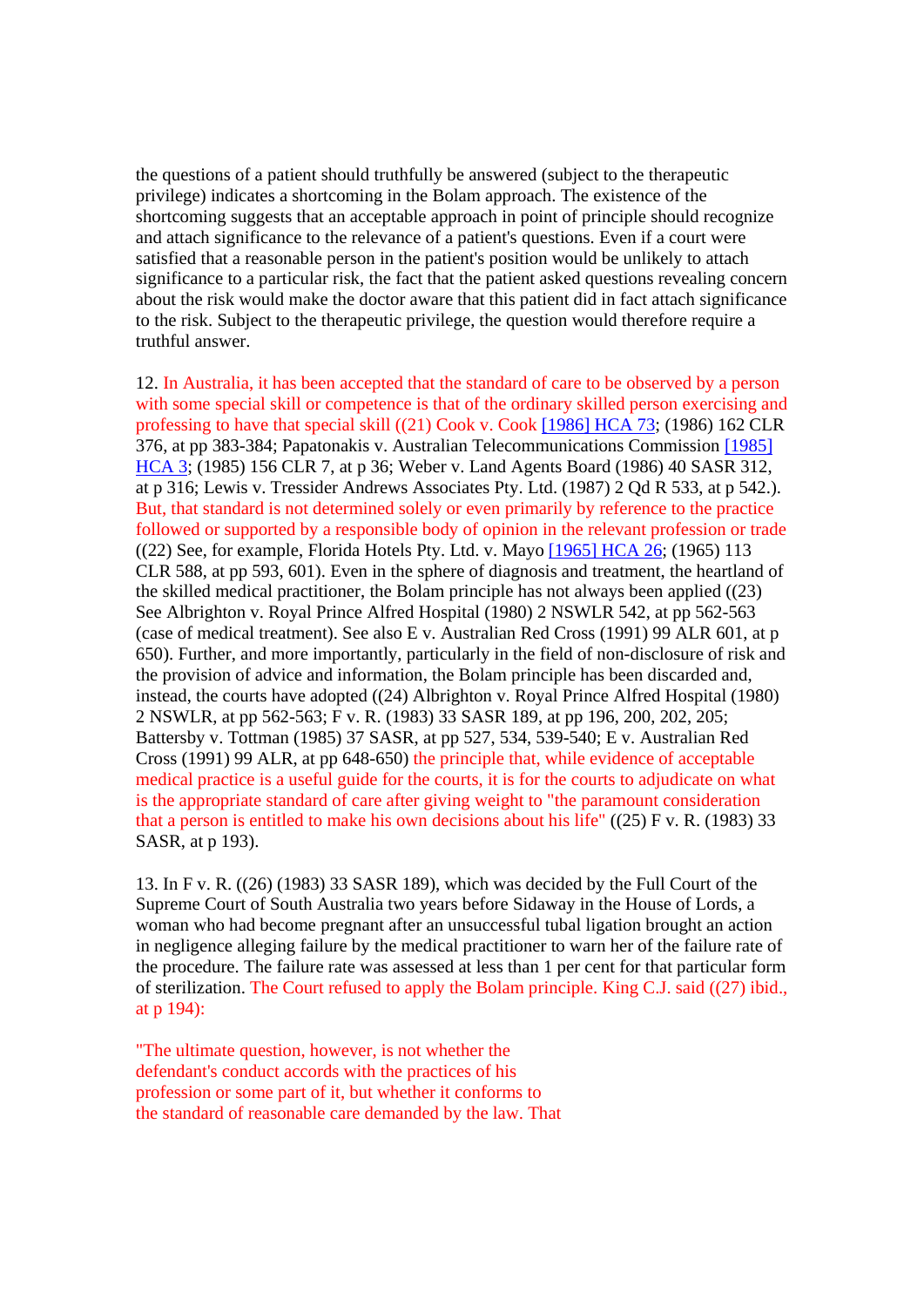is a question for the court and the duty of deciding it cannot be delegated to any profession or group in the community."

King C.J. considered ((28) ibid., at pp 192-193) that the amount of information or advice which a careful and responsible doctor would disclose depended upon a complex of factors: the nature of the matter to be disclosed; the nature of the treatment; the desire of the patient for information; the temperament and health of the patient; and the general surrounding circumstances. His Honour agreed with ((29) ibid., at pp 193-194) the following passage from the judgment of the Supreme Court of Canada in Reibl v. Hughes ((30) (1980) 114 DLR (3d), at p 13):

"To allow expert medical evidence to determine what risks are material and, hence, should be disclosed and, correlatively, what risks are not material is to hand over to the medical profession the entire question of the scope of the duty of disclosure, including the question whether there has been a breach of that duty. Expert medical evidence is, of course, relevant to findings as to the risks that reside in or are a result of recommended surgery or other treatment. It will also have a bearing on their materiality but this is not a question that is to be concluded on the basis of the expert medical evidence alone. The issue under consideration is a different issue from that involved where the question is whether the doctor carried out his professional activities by applicable professional standards. What is under consideration here is the patient's right to know what risks are involved in undergoing or foregoing certain surgery or other treatment." The approach adopted by King C.J. is similar to that subsequently taken by Lord Scarman in Sidaway and has been followed in subsequent cases ((31) Battersby v. Tottman; Gover v. South Australia (1985) 39 SASR, at pp 551-552; Ellis v. Wallsend District Hospital, unreported, Supreme Court of New South Wales, 16 September 1988; E v. Australian Red Cross (1991) 99 ALR, at pp 649-650). **In our view, it is correct.**

14. Acceptance of this approach does not entail an artificial division or itemization of specific, individual duties, carved out of the overall duty of care. The duty of a medical practitioner to exercise reasonable care and skill in the provision of professional advice and treatment is a single comprehensive duty. However, the factors according to which a court determines whether a medical practitioner is in breach of the requisite standard of care will vary according to whether it is a case involving diagnosis, treatment or the provision of information or advice; the different cases raise varying difficulties which require consideration of different factors ((32) F v. R. (1983) 33 SASR, at p 191). Examination of the nature of a doctor-patient relationship compels this conclusion. There is a fundamental difference between, on the one hand, diagnosis and treatment and, on the other hand, the provision of advice or information to a patient. In diagnosis and treatment, the patient's contribution is limited to the narration of symptoms and relevant history; the medical practitioner provides diagnosis and treatment according to his or her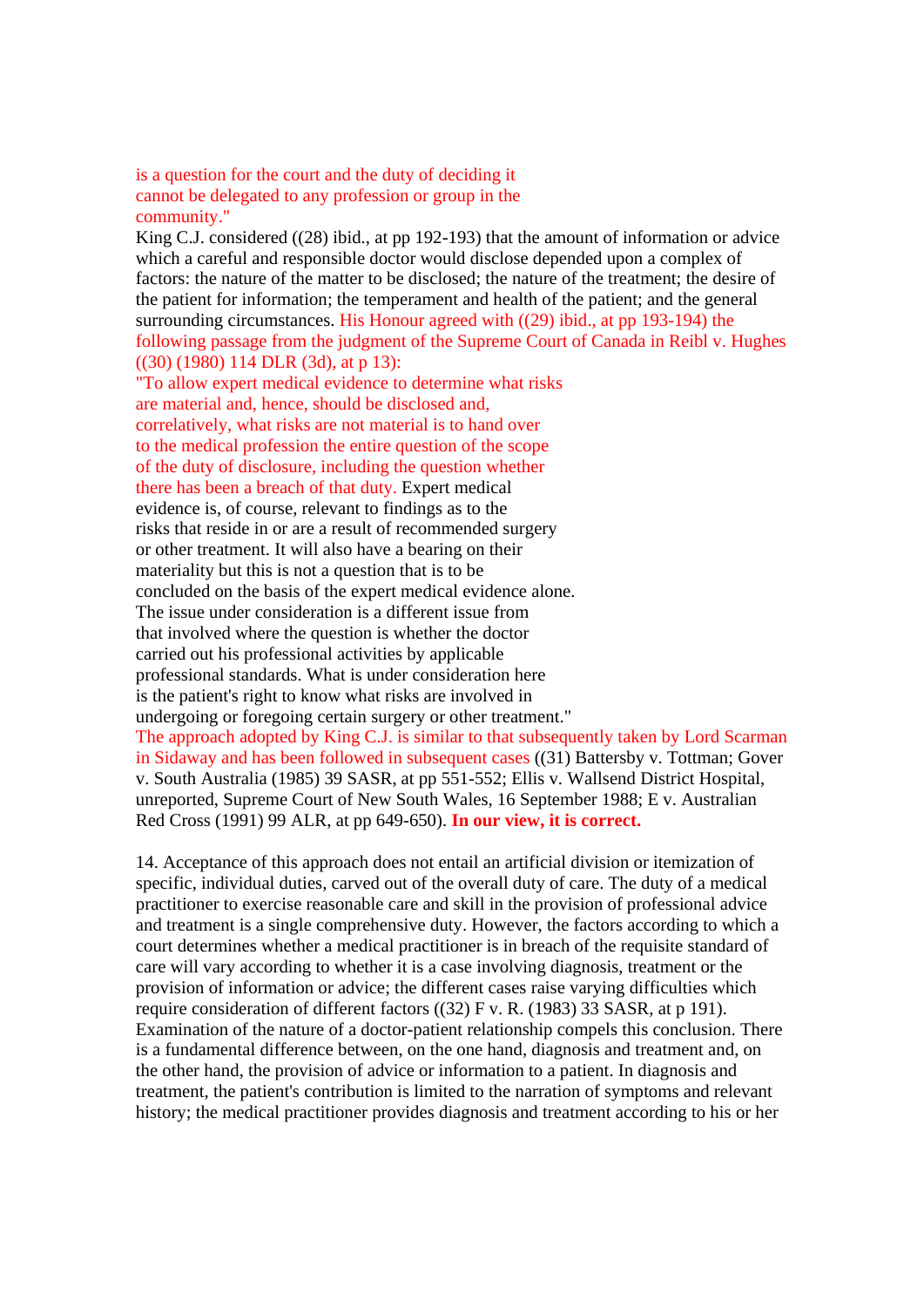level of skill. However, except in cases of emergency or necessity, all medical treatment is preceded by the patient's choice to undergo it. In legal terms, the patient's consent to the treatment may be valid once he or she is informed in broad terms of the nature of the procedure which is intended ((33) Chatterton v. Gerson (1981) QB 432, at p 443). But the choice is, in reality, meaningless unless it is made on the basis of relevant information and advice. Because the choice to be made calls for a decision by the patient on information known to the medical practitioner but not to the patient, it would be illogical to hold that the amount of information to be provided by the medical practitioner can be determined from the perspective of the practitioner alone or, for that matter, of the medical profession. Whether a medical practitioner carries out a particular form of treatment in accordance with the appropriate standard of care is a question in the resolution of which responsible professional opinion will have an influential, often a decisive, role to play; whether the patient has been given all the relevant information to choose between undergoing and not undergoing the treatment is a question of a different order. Generally speaking, it is not a question the answer to which depends upon medical standards or practices. Except in those cases where there is a particular danger that the provision of all relevant information will harm an unusually nervous, disturbed or volatile patient, no special medical skill is involved in disclosing the information, including the risks attending the proposed treatment ((34) See Fleming, The Law of Torts, 7th ed. (1987), p 110). Rather, the skill is in communicating the relevant information to the patient in terms which are reasonably adequate for that purpose having regard to the patient's apprehended capacity to understand that information.

15. In this context, nothing is to be gained by reiterating the expressions used in American authorities, such as "the patient's right of self-determination" ((35) See, for example, Canterbury v. Spence (1972) 464 F 2d, at p 784) or even the oft-used and somewhat amorphous phrase "informed consent". The right of self-determination is an expression which is, perhaps, suitable to cases where the issue is whether a person has agreed to the general surgical procedure or treatment, but is of little assistance in the balancing process that is involved in the determination of whether there has been a breach of the duty of disclosure. Likewise, the phrase "informed consent" is apt to mislead as it suggests a test of the validity of a patient's consent ((36) Reibl v. Hughes (1980) 114 DLR (3d), at p 11). Moreover, consent is relevant to actions framed in trespass, not in negligence. Anglo-Australian law has rightly taken the view that an allegation that the risks inherent in a medical procedure have not been disclosed to the patient can only found an action in negligence and not in trespass; the consent necessary to negative the offence of battery is satisfied by the patient being advised in broad terms of the nature of the procedure to be performed ((37) Chatterton v. Gerson (1981) QB, at p 443). In Reibl v. Hughes the Supreme Court of Canada was cautious in its use of the term "informed consent" ((38) (1980) 114 DLR (3d), at pp 8-11).

16. We agree that the factors referred to in F v. R. by King C.J. ((39) (1983) 33 SASR, at pp 192-193) must all be considered by a medical practitioner in deciding whether to disclose or advise of some risk in a proposed procedure. The law should recognize that a doctor has a duty to warn a patient of a material risk inherent in the proposed treatment; a risk is material if, in the circumstances of the particular case, a reasonable person in the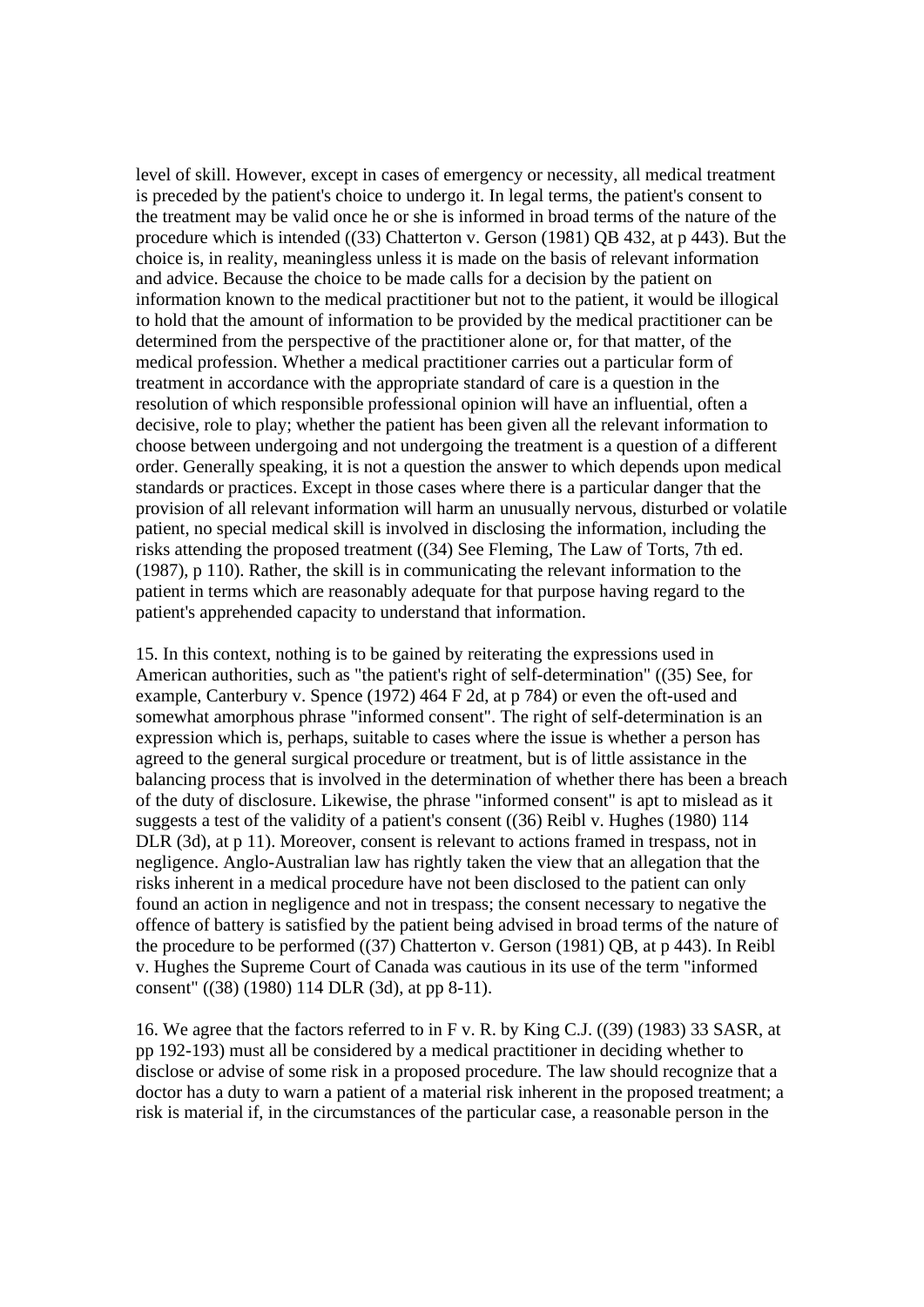patient's position, if warned of the risk, would be likely to attach significance to it or if the medical practitioner is or should reasonably be aware that the particular patient, if warned of the risk, would be likely to attach significance to it. This duty is subject to the therapeutic privilege.

17. The appellant in this case was treating and advising a woman who was almost totally blind in one eye. As with all surgical procedures, the operation recommended by the appellant to the respondent involved various risks, such as retinal detachment and haemorrhage infection, both of which are more common than sympathetic ophthalmia, but sympathetic ophthalmia was the only danger whereby both eyes might be rendered sightless. Experts for both parties described it as a devastating disability, the appellant acknowledging that, except for death under anaesthetic, it was the worst possible outcome for the respondent. According to the findings of the trial judge, the respondent "incessantly" questioned the appellant as to, amongst other things, possible complications. She was, to the appellant's knowledge, keenly interested in the outcome of the suggested procedure, including the danger of unintended or accidental interference with her "good", left eye. On the day before the operation, the respondent asked the appellant whether something could be put over her good eye to ensure that nothing happened to it; an entry was made in the hospital notes to the effect that she was apprehensive that the wrong eye would be operated on. She did not, however, ask a specific question as to whether the operation on her right eye could affect her left eye.

18. The evidence established that there was a body of opinion in the medical profession at the time which considered that an inquiry should only have elicited a reply dealing with sympathetic ophthalmia if specifically directed to the possibility of the left eye being affected by the operation on the right eye. While the opinion that the respondent should have been told of the dangers of sympathetic ophthalmia only if she had been sufficiently learned to ask the precise question seems curious, it is unnecessary for us to examine it further, save to say that it demonstrates vividly the dangers of applying the Bolam principle in the area of advice and information. The respondent may not have asked the right question, yet she made clear her great concern that no injury should befall her one good eye. The trial judge was not satisfied that, if the respondent had expressed no desire for information, proper practice required that the respondent be warned of the relevant risk. But it could be argued, within the terms of the relevant principle as we have stated it, that the risk was material, in the sense that a reasonable person in the patient's position would be likely to attach significance to the risk, and thus required a warning. It would be reasonable for a person with one good eye to be concerned about the possibility of injury to it from a procedure which was elective. However, the respondent did not challenge on appeal that particular finding.

19. For these reasons, we would reject the appellant's argument on the issue of breach of duty.

#### Causation

20. Although the appellant's notice of appeal challenges the confirmation by the Court of Appeal of the trial judge's finding that the respondent would not have undergone the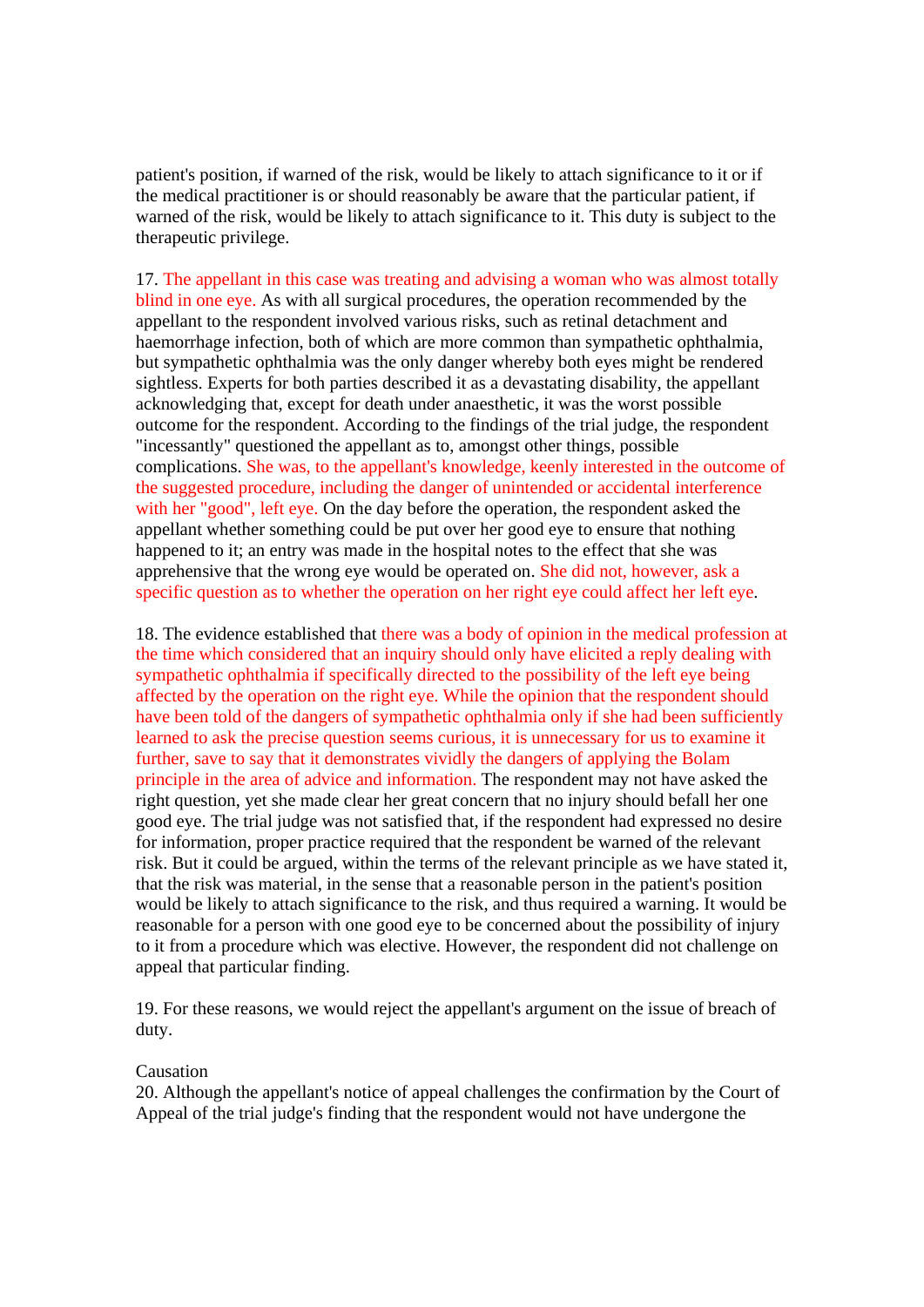surgery had she been advised of the risk of sympathetic ophthalmia, counsel for the appellant made no submissions in support of it. There is, therefore, no occasion to deal with this ground of appeal.

21. For the foregoing reasons, we would dismiss the appeal.

**GAUDRON J.** The facts and the issues are set out in the joint judgment of Mason C.J., Brennan, Dawson, Toohey and McHugh JJ. and I need not repeat them. Save for the comments which follow, I agree with the reasons set out in that judgment and I agree with their Honours' conclusion that the appeal should be dismissed.

2. There is no difficulty in analysing the duty of care of medical practitioners on the basis of a "single comprehensive duty" ((40) Sidaway v. Governors of Bethlem Royal Hospital [1985] UKHL 1; (1985) AC 871, per Lord Diplock at p 893) covering diagnosis, treatment and the provision of information and advice, provided that it is stated in terms of sufficient generality. Thus, the general duty may be stated as a duty to exercise reasonable professional skill and judgment. But the difficulty with that approach is that a statement of that kind says practically nothing - certainly, nothing worthwhile - as to the content of the duty. And it fails to take account of the considerable conceptual and practical differences between diagnosis and treatment, on the one hand, and the provision of information and advice, on the other.

3. The duty involved in diagnosis and treatment is to exercise the ordinary skill of a doctor practising in the area concerned ((41) Lanphier v. Phipos (1838) 8 Car and P 475, per Tindal C.J. at p 479 (173 ER 581, at p 583); Bolam v. Friern Hospital Management Committee (1957) 1 WLR 582, per McNair J. at pp 586-587; F v. R. (1983) 33 SASR 189, per King C.J. at p 190). To ascertain the precise content of this duty in any particular case it is necessary to determine, amongst other issues, what, in the circumstances, constitutes reasonable care and what constitutes ordinary skill in the relevant area of medical practice. These are issues which necessarily direct attention to the practice or practices of medical practitioners. And, of course, the current state of medical knowledge will often be relevant in determining the nature of the risk which is said to attract the precise duty in question, including the foreseeability of that risk.

4. The matters to which reference has been made indicate that the evidence of medical practitioners is of very considerable significance in cases where negligence is alleged in diagnosis or treatment. However, even in cases of that kind, the nature of particular risks and their foreseeability are not matters exclusively within the province of medical knowledge or expertise. Indeed, and notwithstanding that these questions arise in a medical context, they are often matters of simple commonsense. And, at least in some situations, questions as to the reasonableness of particular precautionary measures are also matters of commonsense. Accordingly, even in the area of diagnosis and treatment there is, in my view, no legal basis for limiting liability in terms of the rule known as "the Bolam test"  $((42)$ .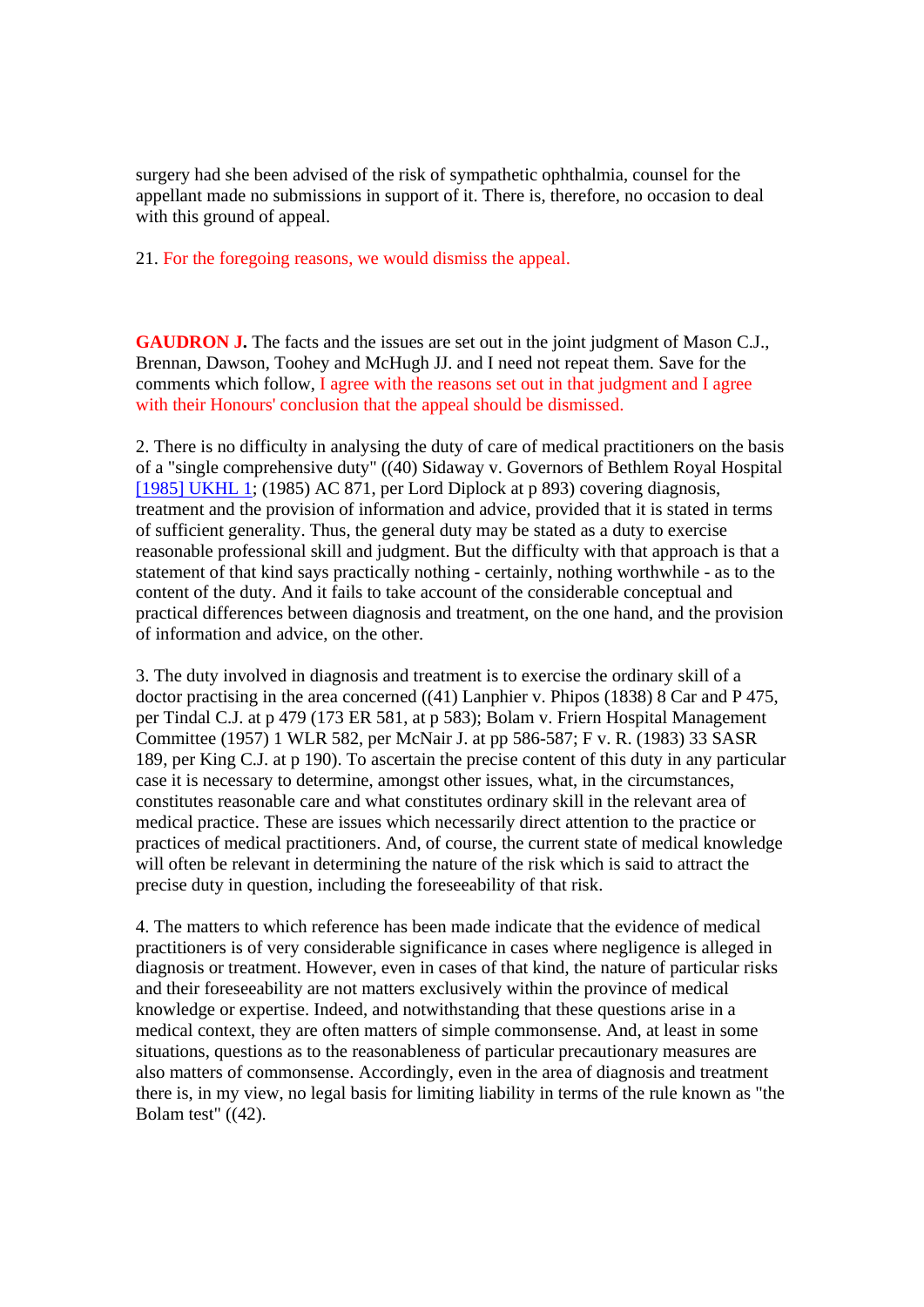This test derives from the charge to the jury by McNair J. in Bolam v. Friern Hospital Management Committee (1957) 1 WLR, at p 587) which is to the effect that a doctor is not guilty of negligence if he or she acts in accordance with a practice accepted as proper by a responsible body of doctors skilled in the relevant field of practice. That is not to deny that, having regard to the onus of proof, "the Bolam test" may be a convenient statement of the approach dictated by the state of the evidence in some cases. As such, it may have some utility as a rule-of-thumb in some jury cases, but it can serve no other useful function.

5. Diagnosis and treatment are but particular duties which arise in the doctor-patient relationship. That relationship also gives rise to a duty to provide information and advice. That duty takes its precise content, in terms of the nature and detail of the information to be provided, from the needs, concerns and circumstances of the patient. A patient may have special needs or concerns which, if known to the doctor, will indicate that special or additional information is required. In a case of that kind, the information to be provided will depend on the individual patient concerned. In other cases, where, for example, no specific enquiry is made, the duty is to provide the information that would reasonably be required by a person in the position of the patient.

6. Whether the position is considered from the perspective of the individual patient or from that of the hypothetical prudent patient and unless there is some medical emergency or something special about the circumstances of the patient, there is simply no occasion to consider the practice or practices of medical practitioners in determining what information should be supplied. However, there is some scope for a consideration of those practices where the question is whether, by reason of emergency or the special circumstances of the patient, there is no immediate duty or its content is different from that which would ordinarily be the case.

7. Leaving aside cases involving an emergency or circumstances which are special to the patient, the duty of disclosure which arises out of the doctor-patient relationship extends, at the very least ((43) In Canterbury v. Spence (1972) 464 F 2d 772, at p 781, other matters identified as being within the duty of disclosure were the duty to alert the patient to bodily abnormality, the failure of the patient's ailment to respond to the doctor's ministrations, limitations to be observed for his or her welfare, precautionary therapy for the future and the need for or desirability of alternative treatment promising greater benefit.), to information that is relevant to a decision or course of action which, if taken or pursued, entails a risk of the kind that would, in other cases, found a duty to warn. A risk is one of that kind if it is real and foreseeable, but not if it is "far-fetched or fanciful" ((44) Wyong Shire Council v. Shirt [1980] HCA 12; (1980) 146 CLR 40, per Mason J. at p 47. See also Gala v. Preston [1991] HCA 18; (1991) 172 CLR 243, at p 253). Certainly, the duty to warn extends to risks of that kind involved in the treatment or procedures proposed.